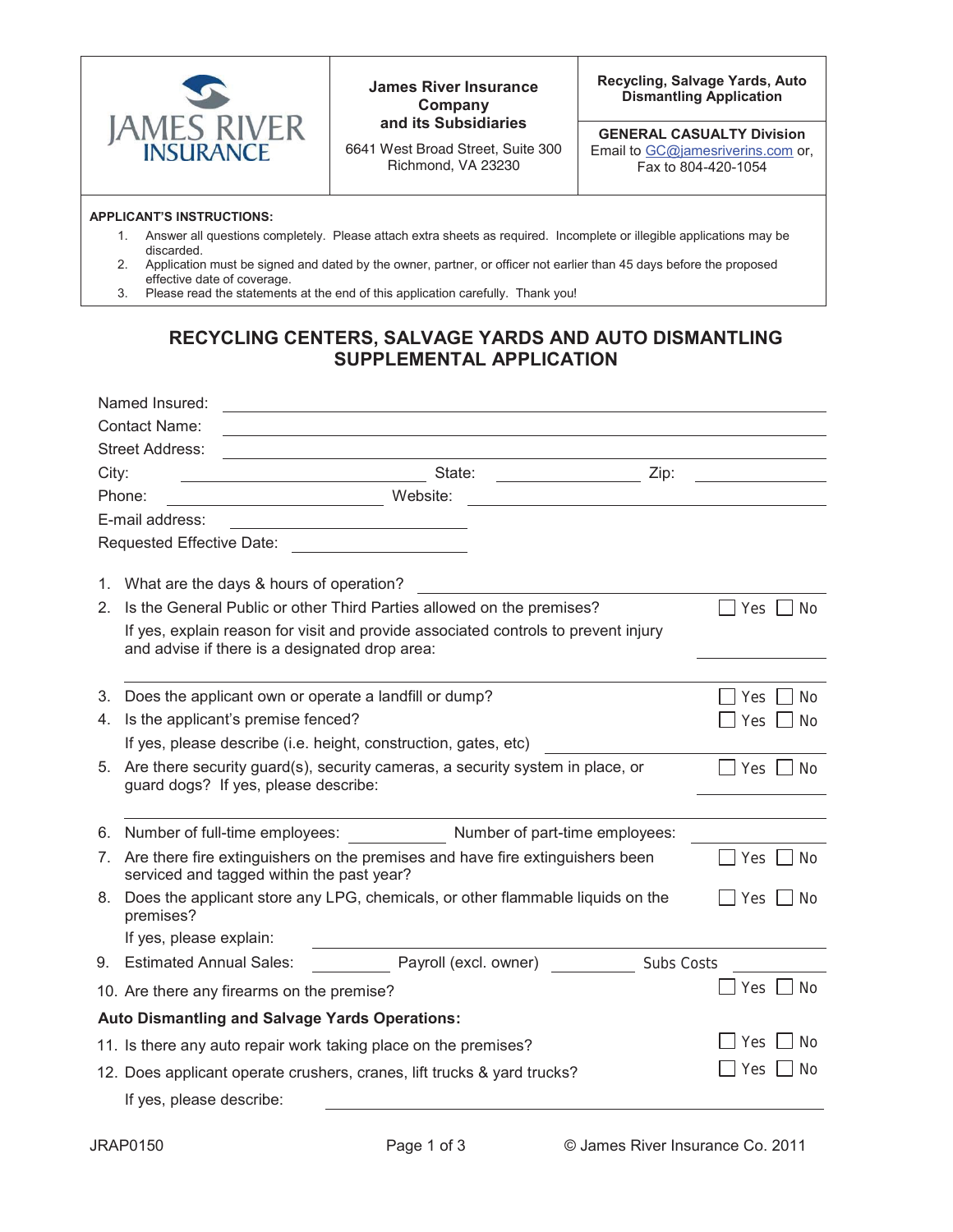|                                                                    | 13. Does the applicant stack autos in the yard?                                                        |  |                            |  |                               | Yes | <b>No</b> |  |
|--------------------------------------------------------------------|--------------------------------------------------------------------------------------------------------|--|----------------------------|--|-------------------------------|-----|-----------|--|
|                                                                    | 14. Are customers allowed to remove parts?                                                             |  |                            |  |                               | Yes | <b>No</b> |  |
|                                                                    | If yes, are customers to use their own tools or are tools provided for them?                           |  |                            |  |                               |     |           |  |
|                                                                    | 15. Describe how waste oil, old batteries, and tires are stored & handled.                             |  |                            |  |                               |     |           |  |
|                                                                    | Yes<br>16. Does applicant treat or repair any salvaged parts prior to re-sale?                         |  |                            |  |                               |     | <b>No</b> |  |
| 17. Do employees accompany customers in the yard at all times?     |                                                                                                        |  |                            |  |                               | Yes | <b>No</b> |  |
| 18. Is there any torching or welding operations taking place?      |                                                                                                        |  |                            |  |                               | Yes | No        |  |
| 19. Is there any smelting or incineration operations taking place? |                                                                                                        |  |                            |  |                               | Yes | No        |  |
| <b>Recycling Operations:</b>                                       |                                                                                                        |  |                            |  |                               |     |           |  |
| 1.                                                                 | Does the applicant use any process other than bailing, crushing, or shredding?                         |  |                            |  |                               | Yes | <b>No</b> |  |
|                                                                    | If yes, please describe:                                                                               |  |                            |  |                               |     |           |  |
| 2.                                                                 | Does the applicant haul refuse or garbage for others?                                                  |  |                            |  |                               | Yes | <b>No</b> |  |
| 3.                                                                 | Yes<br>No<br>Does the applicant provide receptacles for collection of materials at other<br>locations? |  |                            |  |                               |     |           |  |
|                                                                    | If so, how many locations?                                                                             |  |                            |  |                               |     |           |  |
| 4.                                                                 | Describe how the applicant disposes of acids, chemicals, or hazardous materials.                       |  |                            |  |                               |     |           |  |
| 5.                                                                 | List the percentages of operations under the following:                                                |  |                            |  |                               |     |           |  |
|                                                                    | Aluminum                                                                                               |  | <b>Plastics</b>            |  | Yard Waste                    |     |           |  |
|                                                                    | <b>Batteries</b>                                                                                       |  | Scrap Metal/Wire           |  | Cloth/textile                 |     |           |  |
|                                                                    | Cardboard/Chipboard                                                                                    |  | Chemicals/Liquids          |  | Concrete asphalt              |     |           |  |
|                                                                    | Styrofoam                                                                                              |  | Glass                      |  | Electronics                   |     |           |  |
|                                                                    | <b>Oil Collections</b>                                                                                 |  | <b>Hazardous Materials</b> |  | <b>Construction Materials</b> |     |           |  |
|                                                                    | Paper/Newspaper                                                                                        |  | <b>Tires</b>               |  |                               |     |           |  |

**NOTICE TO APPLICANT:** The coverage applied for is solely as stated in the policy. If policy is issued on a "CLAIMS MADE" or "CLAIMS MADE AND REPORTED" basis, it provides coverage only for those claims that are first made against the insured during the policy period unless the extended reporting period option is exercised in accordance with the terms of the policy. If issued on an "OCCURRENCE" basis, the policy provides coverage only for those occurrences that take place during the policy period.

The Insurer will rely upon this application and all such attachments in issuing the policy. If the information in this application or any attachment materially changes between the date this application is signed and the effective date of the policy, the Applicant will promptly notify the Insurer, who may modify or withdraw any outstanding quotation or agreement to bind coverage.

**In New York: Any person who knowingly and with intent to defraud any insurance company or other person files an application for insurance or statement of claim containing any materially false information, or conceals for the purpose of misleading, information concerning any fact material thereto, commits a fraudulent insurance act, which is a crime and shall also be subject to a civil penalty not to exceed five thousand dollars and the stated value of the claim for each such violation.** 

**In all other states: It is a crime for any person to knowingly provide or facilitate in providing any false, incomplete, or misleading information to an insurance company. Penalties may include fines, imprisonment and denial of insurance benefits.**